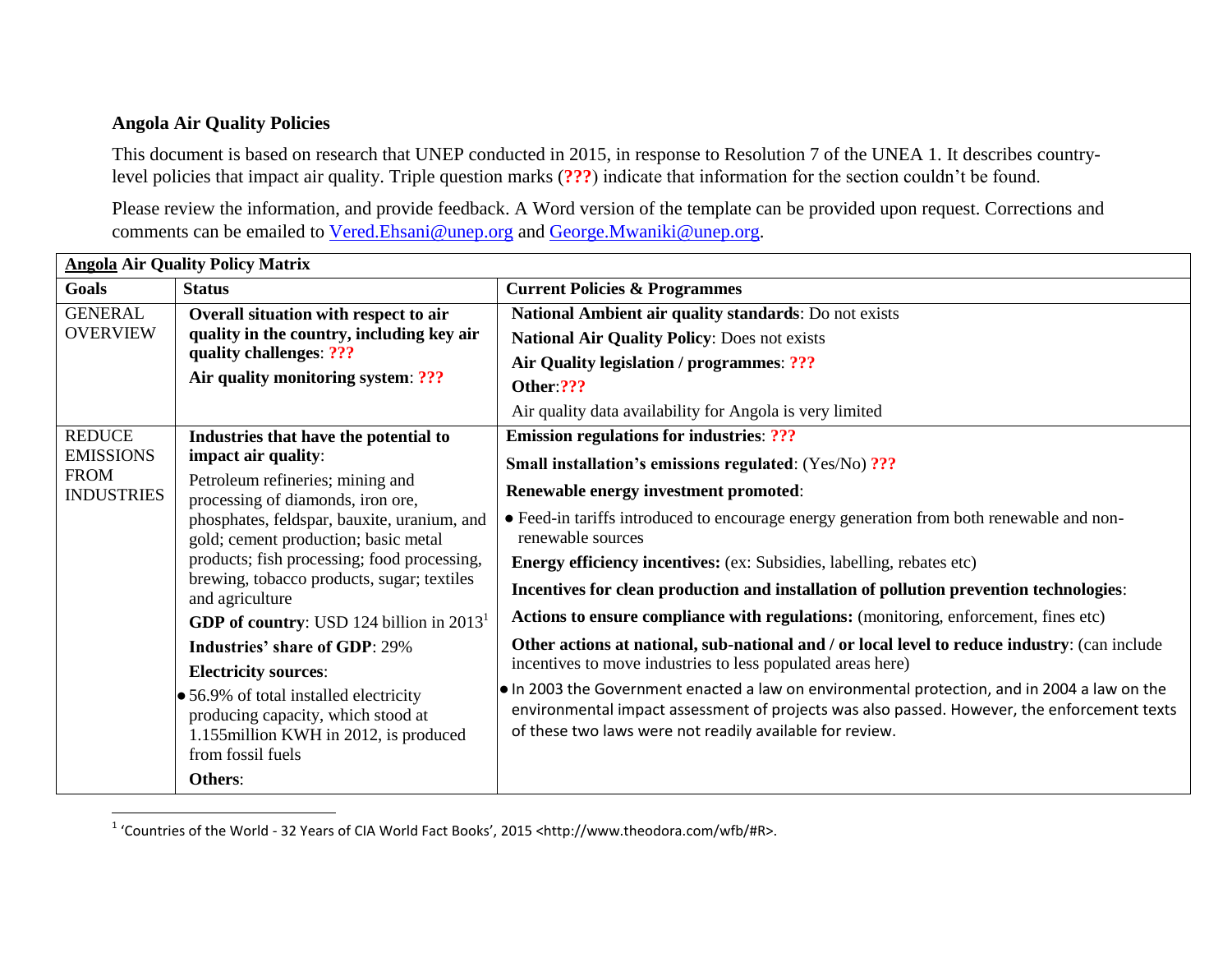|                                 | • Oil production is the main industry<br>accounting for approximately 90% of the<br>country's export.<br>• Mining is the second most important<br>industry with diamonds mining<br>contributing approximately 5% of the<br>country's GDP                                                                                                                              |                                                                                                                                                                                                                                      |
|---------------------------------|-----------------------------------------------------------------------------------------------------------------------------------------------------------------------------------------------------------------------------------------------------------------------------------------------------------------------------------------------------------------------|--------------------------------------------------------------------------------------------------------------------------------------------------------------------------------------------------------------------------------------|
|                                 | • The most important air pollutants from the<br>industrial sector would be emissions<br>associate will oil and gas exploration and<br>production, which are organic compounds,<br>PM and heavy equipment emissions<br>• A complex web of subsidies and<br>operational deficiencies makes Angola's<br>power sector among the least efficient in<br>Africa <sup>2</sup> |                                                                                                                                                                                                                                      |
| <b>REDUCE</b>                   | Key transport-related air quality<br>challenges: (ex: vehicle growth, old fleet,<br>dirty fuel, poor public transport etc)<br>• Public transport is mainly run by private<br>companies or individuals, with minimal<br>government or local authorities investment<br>in public transport                                                                              | <b>Vehicle emission limit:</b> (Euro rating) ???                                                                                                                                                                                     |
| <b>EMISSIONS</b><br><b>FROM</b> |                                                                                                                                                                                                                                                                                                                                                                       | Fuel Sulphur content: (in ppm) : Fuel sulfur content restricted at 1500ppm                                                                                                                                                           |
| <b>TRANSPORT</b>                |                                                                                                                                                                                                                                                                                                                                                                       | Fuel lead content: Unleaded gasoline restrictions since 2005                                                                                                                                                                         |
|                                 |                                                                                                                                                                                                                                                                                                                                                                       | <b>Restriction on used car importation:</b> restrictions exists for the importation of cars older than 3<br>years for light motor vehicles and 5 years for heavy motor vehicles                                                      |
|                                 |                                                                                                                                                                                                                                                                                                                                                                       | Actions to expand, improve and promote public transport and mass transit: ???                                                                                                                                                        |
|                                 | • Private car ownership is low with 35 car<br>per 1000 individuals                                                                                                                                                                                                                                                                                                    | Actions to promote non-motorized transport: (ex: include sidewalks and bike lanes in new road<br>projects, car-free areas etc) ???                                                                                                   |
|                                 | • However car ownership is growing rapidly<br>with cars sales projected to increase by<br>20% per year until 2018                                                                                                                                                                                                                                                     | Other transport-related actions:                                                                                                                                                                                                     |
|                                 |                                                                                                                                                                                                                                                                                                                                                                       | • Pre-shipment inspection is required to test the car performance and roadworthiness                                                                                                                                                 |
|                                 |                                                                                                                                                                                                                                                                                                                                                                       | • Tax based on engine size, i.e. higher taxes for bigger engines and low taxes for small engines                                                                                                                                     |
|                                 |                                                                                                                                                                                                                                                                                                                                                                       | $\bullet$ Air pollution from ships is regulated through presidential decree no 141/12 that approved<br>regulation on pollution prevention and control on national waters, these regulation regulated ships<br>hydrocarbon emissions. |

 2 'Reegle - Clean Energy Information Gateway', *Reegle - Clean Energy Information Gateway* <http://www.reegle.info> [accessed 22 September 2015].